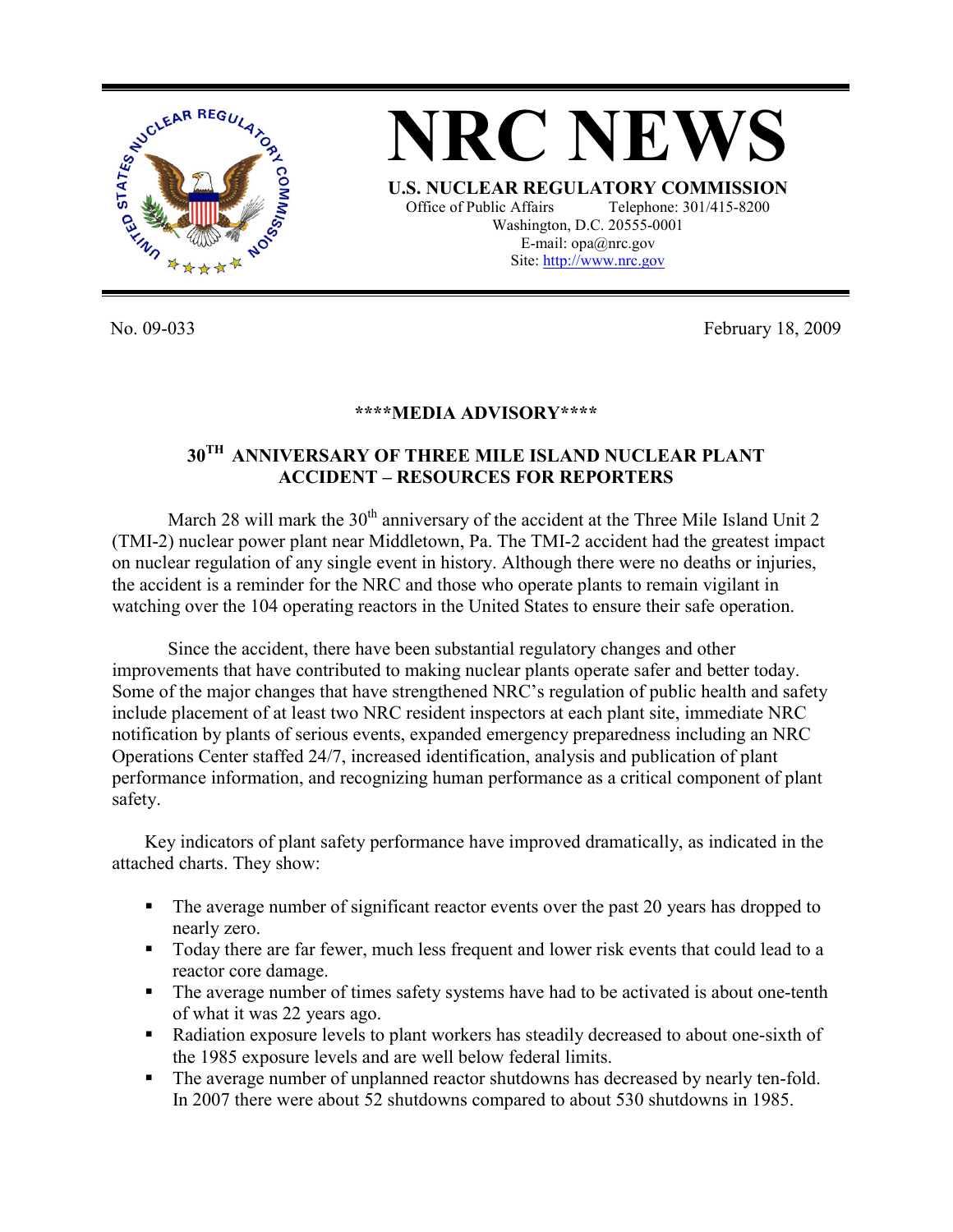The NRC is offering a limited number of interviews with the following NRC officials that need to be coordinated through the Office of Public Affairs by calling 301-415-8200 or sending an e-mail to OPA@nrc.gov.

- For historical perspective of the TMI-2 accident: J. Samuel Walker, NRC Historian, author of *Three Mile Island – A Nuclear Crisis in Historical Perspective*.
- For plant performance improvements: Eric J. Leeds, Director of Nuclear Reactor Regulation.
- For views of an actual TMI-2 participant: John White, Region I Branch Chief in the Reactor Safety Division.

 Other TMI-related resources for reporters are provided below. TMI Fact Sheet: http://www.nrc.gov/reading-rm/doc-collections/fact-sheets/3mile-isle.html. Harold Denton Talk, Dec. 2008: http://r2.nrc.gov/videoarchive/ViewVideo.cfm?vlink=49. TMI 25<sup>th</sup> Anniversary Presentation 3/2004 at NRC: DVD available from OPA.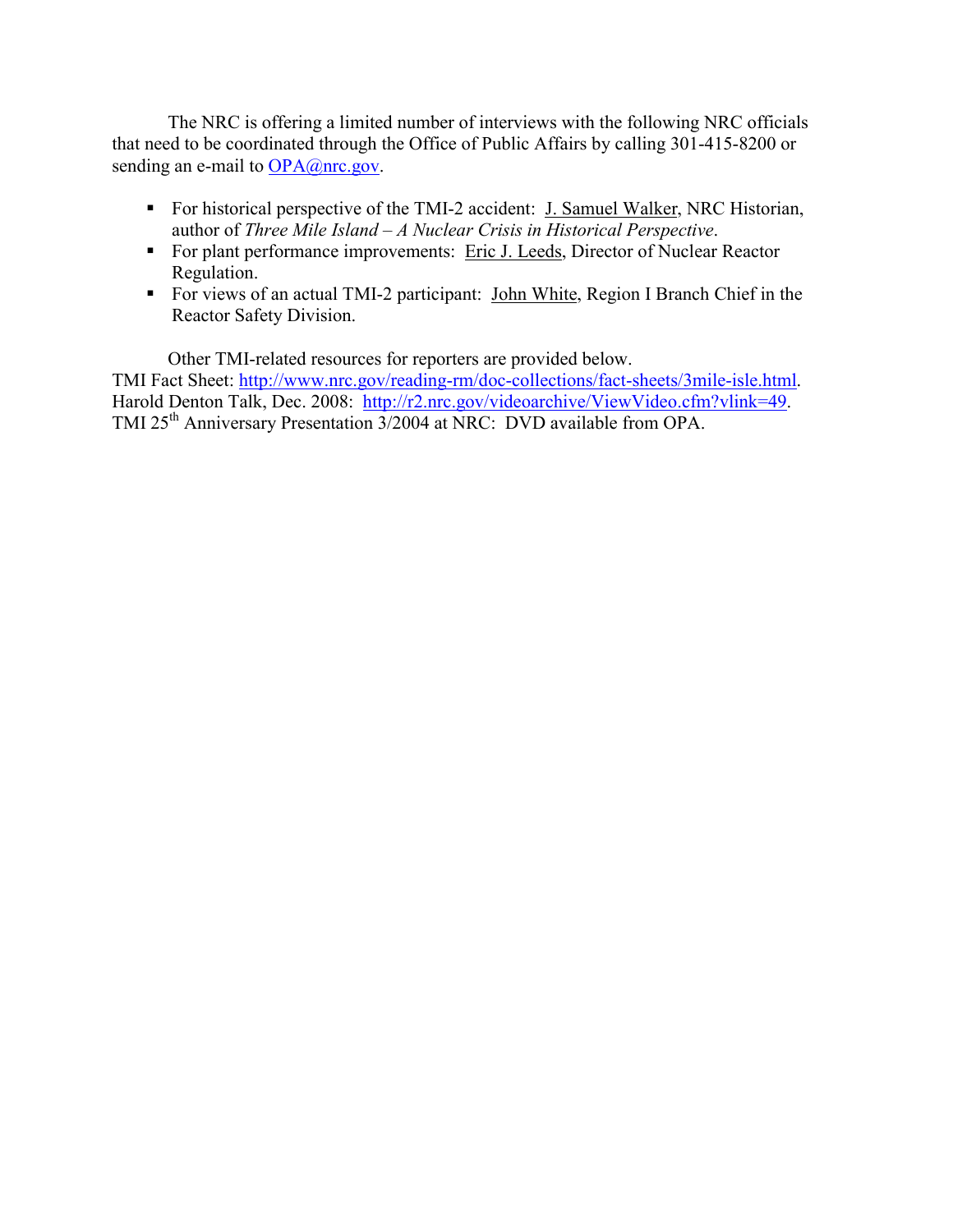## **Trends in Nuclear Plant Performance**

There has been a significant increase in the safe operation of over 100 nuclear power plants over the past couple of decades. These charts depict those indicators of reactor performance the NRC uses to help monitor the operational safety of nuclear plants. In general, safety has increased and problems have decreased. Since the Three Mile Island accident in 1979, the agency has enhanced and sharpened its regulatory tools and requirements to ensure safe plant operation. The results can be seen clearly in the following charts.



**Significant Events** - This chart shows that the number of significant events at each operating reactor has dramatically decreased from almost 2.5 events per plant in 1985 down to 0.1 events per plant in 2007. Significant events are those events that have serious safety implications and include degraded safety equipment, a reactor shutdown with complications, an unexpected response to a change in a plant parameter, or a degraded fuel rod or coolant piping. Significant events are determined through detailed screening and evaluation of operating experience.





**Accident Precursors** - NRC analyzes those events at plants that could lead to an accident where the reactor core melts as it did in the Three Mile Accident. A risk is assigned to each event relative to it leading to an accident. For example, risk of 0.001 means that the event has a 1 in 1,000 chance of causing core damage. The data above show that over the years, these events have become much less frequent and less risky. This is due to many changes put in place to avoid these events in the future or to lessen the impact of such events should they occur.

**Safety Systems Actuations** - Safety systems in a nuclear plant are activated either automatically or manually to deal with a problem detected in the reactor. Since 1985, there have been dramatically fewer activations of safety systems indicating fewer safety-related problems occurring in reactors. The average number of actuations is determined by dividing the total number of actuations occurring at operating reactors in any given year by the total number of operating plants in the fleet  $(\sim 104)$ . For example, in FY 2007, there were about 25 safety system actuations--far less than one per plant.